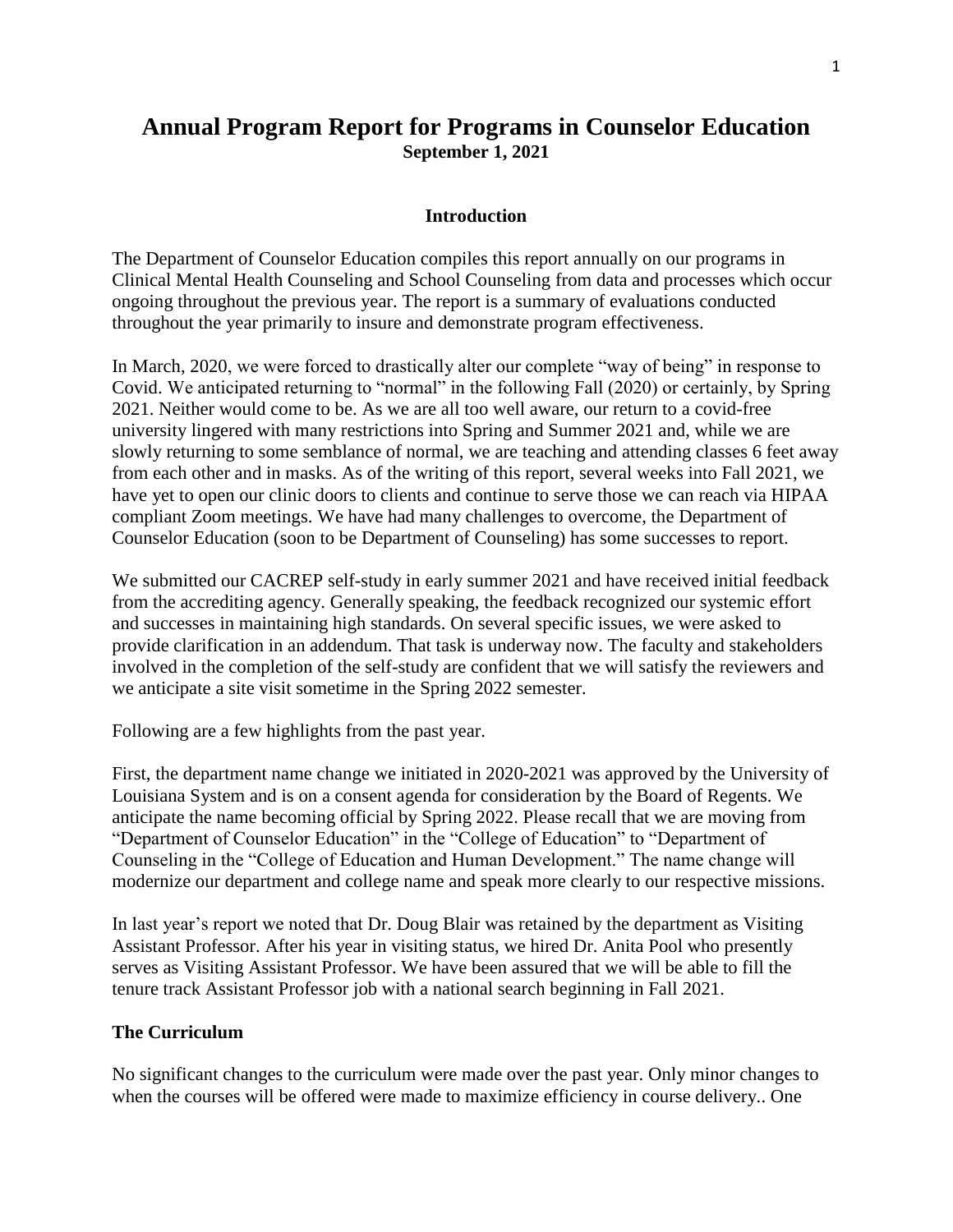potential trend we may see emerging (it is too early to be sure) is that interest in Professional School Counseling has seemed to wane just as interest in a dual certification seems to have risen. The School Counseling concentration was recently raised to 60 hours and the dual certification is a 72 credit-hour program. While numbers are small and decisions based on the observation are premature, we anticipate that the outcomes of student surveys at the end of the year will provide insight.

Student Evaluations of Instruction (SEI) remain consistently positive across courses and instructors. Students have consistently expressed their belief that the courses are relevant and meet or exceed expectations. This is not a departure from previous years and we remain encouraged that this measure of quality is strong and consistent. Initially, we were concerned that transitioning from an all face-to-face program to an online program would have detrimental effects on course evaluations. While some comments and certainly anecdotal reports indicate some frustration and preference to face-to-face, our students seem to be understanding of the precautions we made to assure their safety from covid and their evaluations of our instruction or our courses did not reflect dissatisfaction. Students did express some concern for their successful completion of internships and practica. Several students' graduation dates were pushed back by a semester because they were not able to acquire the required hours in the telehealth format. We are happy to report that, while this remains a concern, students and faculty alike have adjusted to the new demands of telehealth and we have become more efficient in delivering services in this manner.

The comprehensive examination given to all students is a measure of student competencies and is standardized for counseling students across the country. Please recall that our program uses the CPCE which assesses knowledge in the 8 core areas covered in all CACREP accredited programs. As has been our practice, we evaluate program students by comparing them with students across the country who must take the CPCE as an exit exam. Also, as has been our practice, we, as a group, have done very well! Over 3 semesters (Fall 2020, Spring 2021, and Summer 2021) 33 students have taken the test with an 94% first-time pass rate. This number represents the most student that have ever tested in an academic year and reflects a low number last year due to students adjusting their plans due to covid. Also of note, as has become our custom, we have once again earned a 100% pass rate on the PRAXIS II for School Counselors.

Each year the faculty reviews the requirements for licensing in Louisiana as a Licensed Professional Counselor and certification in Louisiana as a Professional School Counselor with the intent of modifying our curriculum to respond to the evolving licensing and certification demands. No changes were called for nor made this reporting period.

#### **Program Objectives/Outcomes**

The curriculum is reviewed annually to assure alignment with CACREP Standards. Last year we studied the prospect of using the College of Education system for program evaluation. We had intended to implement "Watermark" in Fall 2019 but, simply put: Covid remains a significant obstacle as we continue to adjust from being a 100% face-to-face program to trying to maintain ours and CACREP's high standards in a largely alternative format. While courses are now completely aligned with the new CACREP Standards, we are not yet utilizing Watermark as our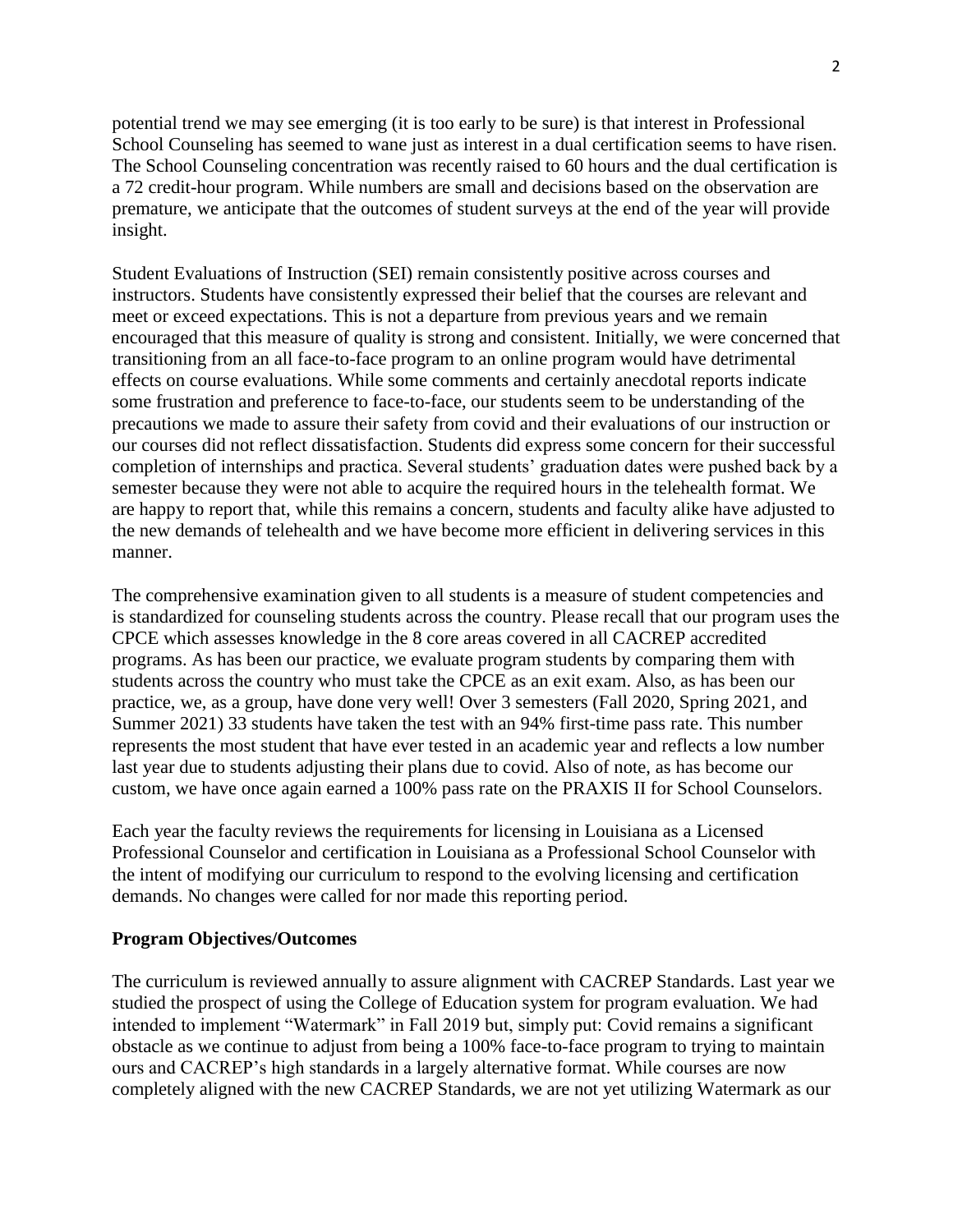program evaluation format. Initial meetings with the College of Education Assessment Director and Coordinators have been encouraging and we plan to begin the transition in January 2022, regardless of covid status.

Student grades continue to be overwhelmingly good across all courses. An overall GPA across all classes and the past 3 semesters yields a cumulative program GPA over 3.5. Our students continue to prove that they are capable and motivated. Their success is also a testament to the rigorous admission process which over the past year saw 66 applications (down only slightly from previous years), 30 acceptances, and 24 enrollments to our program.

As noted in previous reports, we continue to look at the CPCE scores as evidence of student success and accomplishment of program objectives. The scores showed over the past year that no systematic weaknesses existed in the curriculum and in as much as the CPCE addresses CACREP standards, our students were meeting and exceeding those standards. In a move necessitated by changes in CPCE administration practices (now online), and the availability of normative data in manner that allows us to reliably calculate a passing score in time to clear students for graduation, we have amended our criteria for passing the CPCE. Previously, our cutoff score was defined as one-half of a standard deviation below the national mean. In reviewing nearly 20 years of CPCE scores, it was determined that we could establish a passing score of 80 with a low likelihood of passing someone who did not meet the previous criteria or failing to pass someone who did. Consequently, the passing score on the CPCE for tests taken in Fall 2021 and forward will require a score of 80 to earn a "pass."

We are also happy to continue what has become a regular occurrence in that exit interviews with students indicate they believed they were prepared by the instruction and experiences they had while enrolled in our program. Likewise, interviews and surveys conducted with site supervisors indicate that our students perform well and demonstrate knowledge and competencies expected or exceeding expectations. We have yet to determine longer term effects of the changes we made to respond to covid, but we are hopeful that we have/will "weather the storm" with little lingering effects.

#### **Current Students**

We have noted previously that students were achieving high marks in their courses and that they were performing well on standardized measures. This is our history and even with the ongoing covid crisis, the past year was no exception. We believe much of their success is due to the hard work of the faculty in teaching to the standards, but also to the level of selectivity of the program. This past year (AY 2019-2020), as noted previously, the department received 66 applications and admitted 30 students. Of the 30 admitted, 24 enrolled for Fall 2021. All applicants to the program submitted a record of their undergraduate work, scores on the GRE, an account of work and volunteer experience, a personal statement, and participate in a series of rigorous interviews in the selection process. We customarily attract many top-level students to apply to our program and 2021 proved to be no exception.

Several years ago we updated the instrument used to evaluate students after their first semester, upon application to practicum, and upon application to internship. We continue to use the